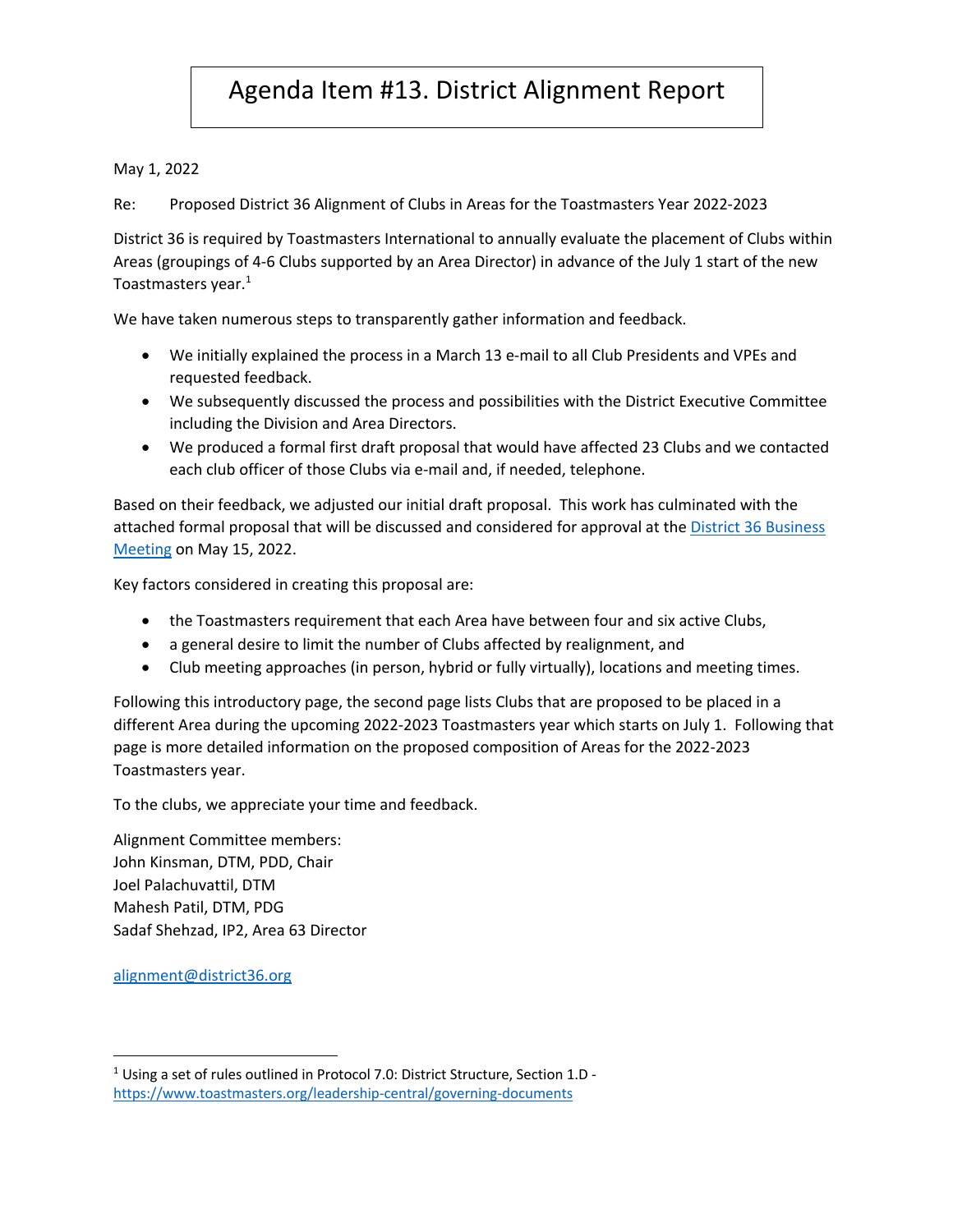| List of clubs with area change          |                      |                 |  |  |
|-----------------------------------------|----------------------|-----------------|--|--|
| <b>Club Name</b>                        | <b>Proposed Area</b> | Area<br>2021-22 |  |  |
| <b>DAVIS Toastmasters</b>               | 62                   | 63              |  |  |
| EasyTech Toastmasters                   | 56                   | 55              |  |  |
| Francophones du Monde                   | 54                   | 56              |  |  |
| <b>FTC Toastmasters</b>                 | 15                   | 13              |  |  |
| Global Business Leaders                 | 22                   | 36              |  |  |
| Go Pro                                  | 44                   | 46              |  |  |
| Great Seneca Power Talkers Club         | 56                   | 65              |  |  |
| Greenbelt Toastmasters                  | 42                   | 44              |  |  |
| Lewis Smith TM Club                     | 55                   | 56              |  |  |
| Montgomery County Govt. Club            | 56                   | 62              |  |  |
| Montgomery Village TM Club              | 56                   | 55              |  |  |
| National Press TM Club                  | 13                   | 16              |  |  |
| NTL Advanced Speakers Club              | 42                   | 44              |  |  |
| <b>Prince Emmanuel SDA Toastmasters</b> | 44                   | 46              |  |  |
| Rivertech                               | 43                   | 44              |  |  |
| Speakers On Nebo Way                    | 44                   | 46              |  |  |
| Spiritually Speaking Toastmasters<br>55 |                      |                 |  |  |
| Spring Speakers TM Club<br>44<br>42     |                      |                 |  |  |
| Triple-Crown Club                       | 44                   | 46              |  |  |
| Universally Speaking Toastmasters       | 55                   | 56              |  |  |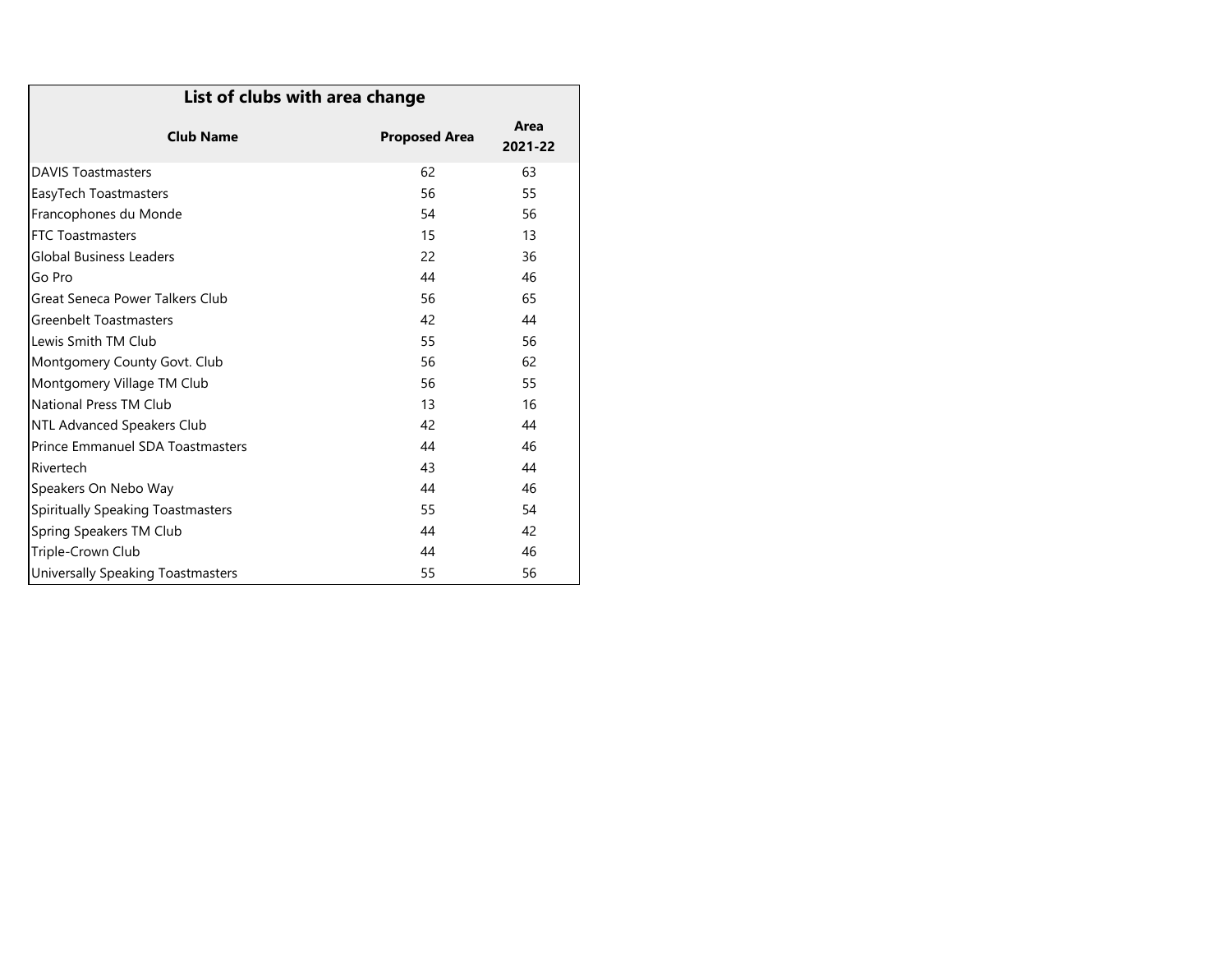| <b>Division A (24 Clubs)</b> |                 |                              |                             |             |                     |                    |                  |
|------------------------------|-----------------|------------------------------|-----------------------------|-------------|---------------------|--------------------|------------------|
| <b>Proposed</b><br>Area      | Area<br>2021-22 | <b>Club Name</b>             | <b>Address</b>              | <b>City</b> | <b>Meeting Time</b> | <b>Meeting Day</b> | <b>Frequency</b> |
| 11                           | 11              | Revenooers TM Club           |                             | <b>DC</b>   | 12:00 PM            | Thursday           | 1st & 3rd        |
| 11                           | 11              | Justice League TM Club       | 935 Pennsylvania Avenue NW  | DC          | 12:00 PM            | Thursday           | 2nd & 4th        |
| 11                           | 11              | Pepco Powertalk Club         | 701 9th Street N.W.         | DC          | 12:00 PM            | Thursday           | First            |
| 11                           | 11              | PowerToasters TM Club        | Edison Electric Institute   | DC          | 12:00/5:00 PM       | Thursday           | 2nd              |
| 12                           | 12              | New Vision TM Club           | 777 N Capitol St NE         | DC          | 12:00 PM            | Wednesday          |                  |
| 12                           | 12              | S.E.C. Toastmasters          | 100 F Street NE             | DC          | 1:00 PM             | Thursday           | Alternate        |
| 12                           | 12              | <b>AO Toastmasters</b>       | 1 Columbus Cir NE           | DC          | 12:00 PM            | Wed & Thur         |                  |
| 12                           | 12              | LS Technologies              | Online                      | DC          | 12:00 PM            | Friday             | 2nd & 4th        |
| 13                           | 13              | DC Courts                    | 430 E Street NW             | DC          | 12:00 PM            | Tuesdays           | 1st and 3rd      |
| 13                           | 13              | DC Aspiring Speakers TM Club |                             | <b>DC</b>   | 6:30 PM             | Thursday           | Last             |
| 13                           | 13              | <b>AARP TM Club</b>          | 601 E Street, NW            | DC          | 12:00 pm            | Thursday           | 1st, 3rd & 5th   |
| 13                           | 16              | National Press TM Club       | 529 14th Street NW          | DC          | 7:00 pm             | Monday             | 2nd & 4th        |
| 14                           | 14              | <b>BeLaborers TM Club</b>    | 200 Constitution Avenue     | DC          | 12:00 PM            | Wednesday          | Alternate        |
| 14                           | 14              | <b>GAO Club</b>              | 441 G St NW                 | <b>DC</b>   | $11:30$ am          | Thursday           | 1st & 3rd        |
| 14                           | 14              | <b>AAMC Toastmasters</b>     | 655 K Street NW             | DC          | 12:00 PM            | Tuesday            | Last             |
| 14                           | 14              | Georgetown Law Toastmasters  | On-line                     | DC          | 12:00 PM            | Thursday           | 2nd & 4th        |
| 15                           | 13              | <b>FTC Toastmasters</b>      | 400 7th Street SW           | DC          | Morn/Aft            | Twice a month      | Alternate        |
| 15                           | 15              | United States Senate Club    | Hart Senate Office Building | DC          | 12:00 PM            | Friday             | 2nd & 4th        |
| 15                           | 15              | PeaceMasters                 | 1275 First St NE            | DC          | 7:00 PM             | Wednesday          | 1st & 3rd        |
| 15                           | 15              | NeighborWorks Toastmasters   | 999 N Capitol St NE         | DC          | 2:00 PM             | Wednesdays         | 3rd or 4th       |
| 16                           | 16              | Federal Triangle Club        | 1401 Constitution Ave., NW  | DC          | 12:00 PM            | Tuesday            | 2nd & 4th        |
| 16                           | 16              | Ariel Rios TM Club           | 1200 Pennsylvania Ave NW    | DC          | 12:05 PM            | Wednesday          | 2nd & 4th        |
| 16                           | 16              | <b>EPA Breakfast TM Club</b> | 1201 Constitution Ave NW    | DC          | 7:30 AM             | Wednesday          | except 1st       |
| 16                           | 16              | Ambassadors Of Speech Club   | 1300 Pennsylvania Avenue NW | DC          | 12:00 PM            | Wednesday          | 1st, 2nd & 3rd   |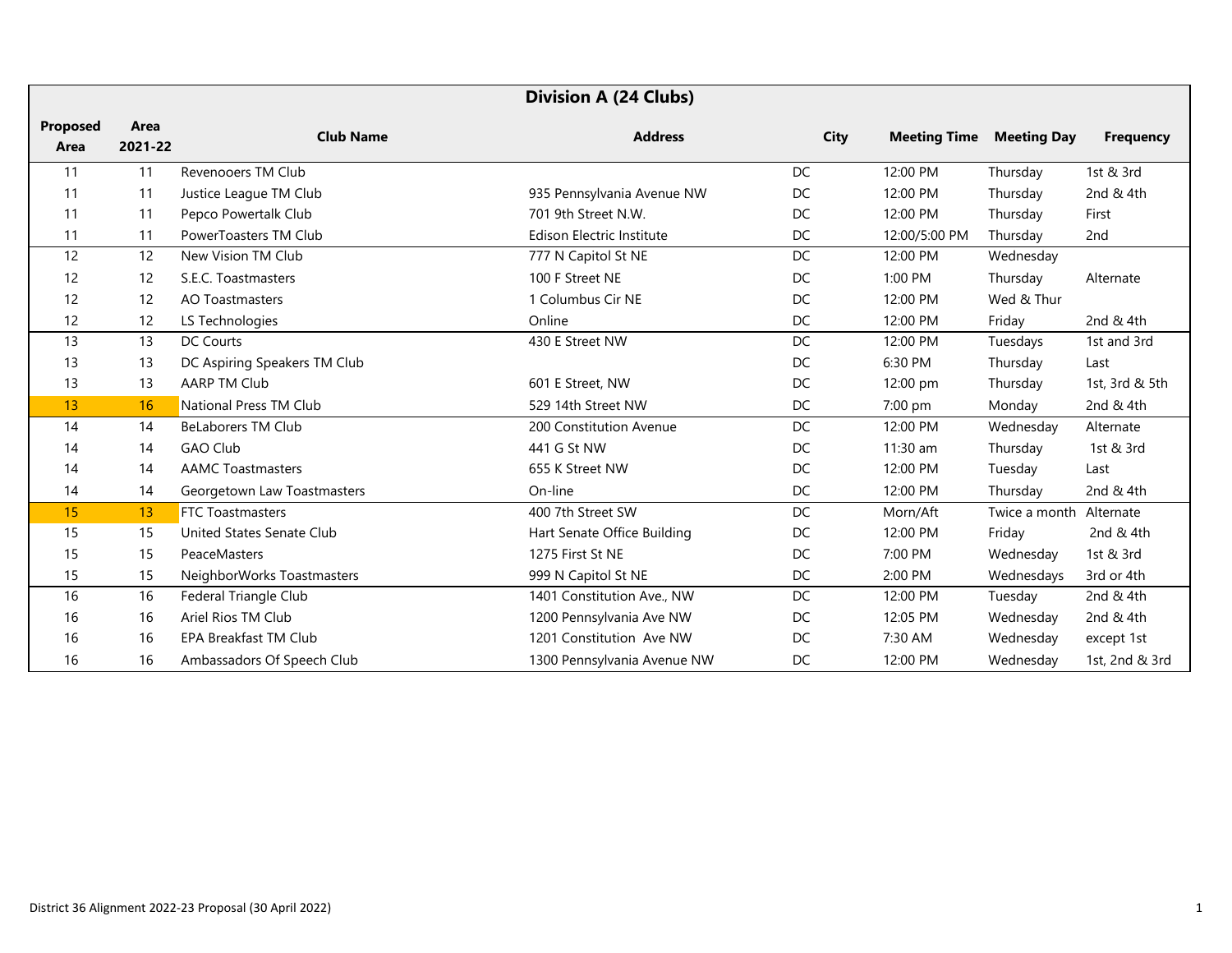| <b>Division B (24 Clubs)</b> |         |                                          |                                        |             |                     |                    |                  |
|------------------------------|---------|------------------------------------------|----------------------------------------|-------------|---------------------|--------------------|------------------|
| <b>Proposed</b>              | Area    | <b>Club Name</b>                         | <b>Address</b>                         | <b>City</b> | <b>Meeting Time</b> | <b>Meeting Day</b> | <b>Frequency</b> |
| Area                         | 2021-22 |                                          |                                        |             |                     |                    |                  |
| 21                           | 21      | Dupont Circle of Speakers Club           | <b>Dupont Circle Vicinity</b>          | DC          | 6:45 PM             | Wednesday          |                  |
| 21                           | 21      | The George Washington University         | 800 21st Street, NW                    | DC          | 7:00 PM             | Tues/Thurs/Fri     |                  |
| 21                           | 21      | <b>Mighty Motivators</b>                 | 1818 H Street NW                       | DC          | 6:30 PM             | Thursday           | 1st & 3rd        |
| 21                           | 21      | Professionally Speaking                  | 1818 H Street NW,                      | DC          | 6:00 PM             | Thursday           | 2nd and 4th      |
| 22                           | 22      | <b>Dupont Circle Toastmasters</b>        | 1526 New Hampshire Ave NW              | DC          | 12:00 PM            | Friday             | 1st & 3rd        |
| 22                           | 22      | Dupont Speaks Club                       | 1 Dupont Circle NW                     | DC          | 12:00 PM            | Wednesdays         | 1st & 3rd        |
| 22                           | 22      | <b>Politically Speaking</b>              | 2100 F Street NW                       | DC          | 12:00 PM            | Thursdays          | 3rd              |
| 22                           | 22      | MBA Speaks!                              | 1919 M St NW FI 5                      | DC          | 4:00 PM             | Thursday           | 2nd & 4th        |
| 22                           | 36      | <b>Global Business Leaders</b>           |                                        | DC          | 12:00 PM            | Thursday           | 1st & 3rd        |
| 23                           | 23      | Talking Heads of State Club              |                                        | DC          | 12:00 PM            | Wednesday          | 1st & 3rd        |
| 23                           | 23      | <b>Stately Speakers Club</b>             | 2201 C St NW                           | DC          | 12:00 PM            | Thursday           |                  |
| 23                           | 23      | <b>GSA TM Club</b>                       | 1800 F Street NW                       | DC          | 12:00 PM            | Tues & Wed         | Alternate        |
| 23                           | 23      | Clara Barton Advance and Conquer TM Club | Zoom                                   | DC          | 1:00 PM             | Saturday           |                  |
| 23                           | 23      | <b>Diplomatically Speaking</b>           | 600 19th Street NW                     | DC          | 7:00 PM             | Tuesday            | 2 <sub>nd</sub>  |
| 24                           | 24      | International Chat Masters Club          | 1201 Eye Street NW                     | DC          | 12:30 PM            | Thursday           | 2nd & 4th        |
| 24                           | 24      | Word Bankers Club                        | 1818 H St NW                           | DC          | 12:00 PM            | Wednesday          |                  |
| 24                           | 24      | PAHO / WHO Club                          | 525 23rd street                        | DC          | 12:30 PM            | Tuesday            | 2nd & 4th        |
| 24                           | 24      | <b>IMF TM Club</b>                       | 1900 Pennsylvania Ave NW               | DC          | 12:00 PM            | Thursday           |                  |
| 24                           | 24      | IFC TM Club                              | 2121 Pennsylvania Ave NW               | DC          | 12:30 PM            | Tuesday            |                  |
| 25                           | 25      | <b>Interior Toastmasters</b>             | 1849 C Street NW                       | DC          | 12:00 PM            | Thursday           | 1st & 3rd        |
| 25                           | 25      | OPM Our People Matter Toastmasters       | 1900 E St NW                           | DC          | 11:30 AM            | Wednesday          | 1st & 3rd        |
| 25                           | 25      | Federal Reserve Board Toastmasters       | 20th Street and Constitution Avenue NW | DC          | 12:00 PM            | Wed/Thurs          | 1st / $3rd$      |
| 25                           | 25      | Eisenhower Toastmasters                  | 1700 G Street NW                       | DC          | 12:00 PM            | Wednesday          | 1st and 3rd      |
| 25                           | 25      | FDIC Club                                | 550 17th St NW                         | DC          | 11:45 AM            | Tuesday            | 2nd & 4th        |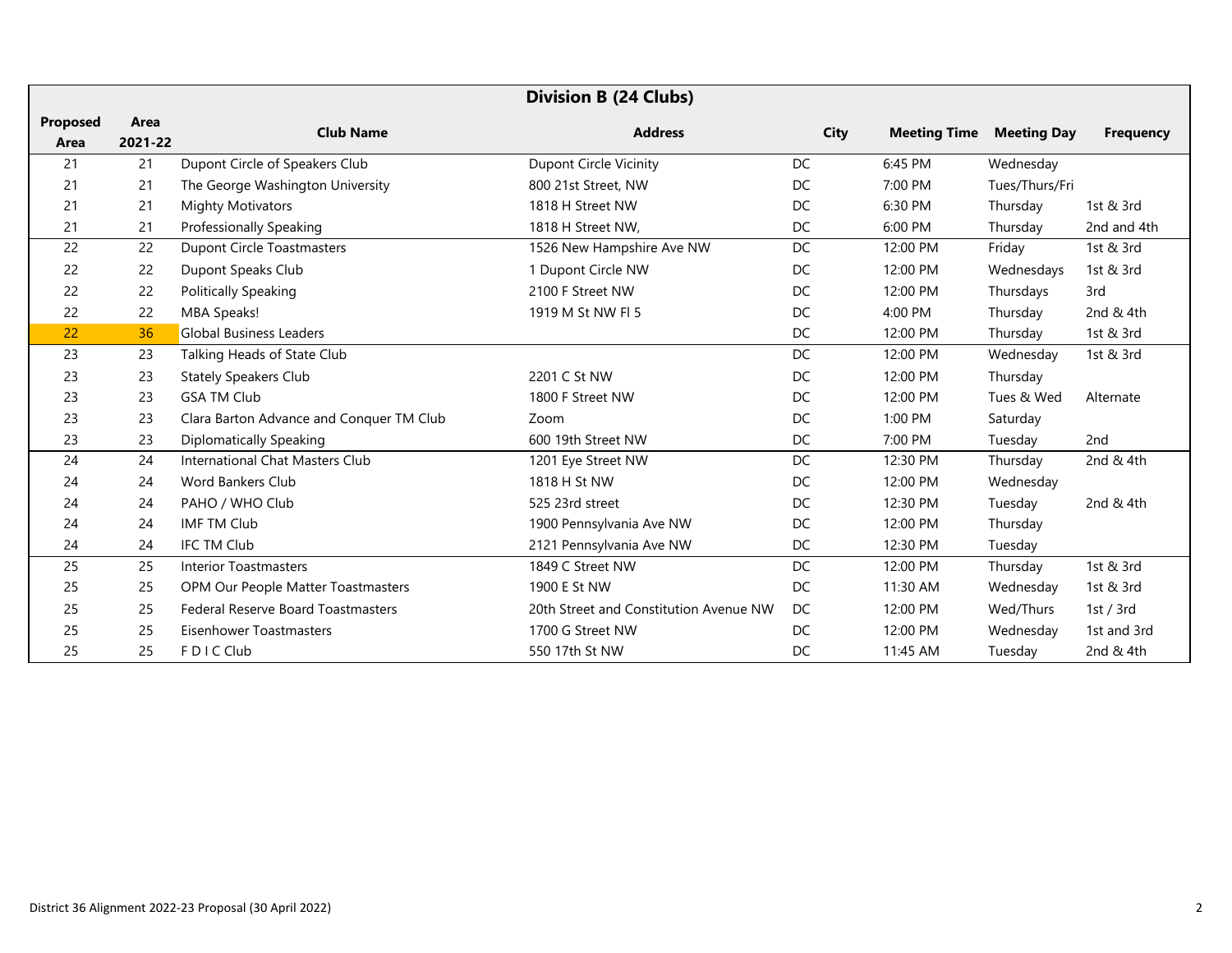|                         | <b>Division C (24 Clubs)</b> |                                                   |                           |             |                            |                    |                  |
|-------------------------|------------------------------|---------------------------------------------------|---------------------------|-------------|----------------------------|--------------------|------------------|
| <b>Proposed</b><br>Area | Area<br>2021-22              | <b>Club Name</b>                                  | <b>Address</b>            | <b>City</b> | <b>Meeting Time</b>        | <b>Meeting Day</b> | <b>Frequency</b> |
| 31                      | 31                           | Talk For Change TM Club                           | 1319 Connecticut Ave., NW | DC          | 6:45 PM                    | Wednesday          | 1st & 3rd        |
| 31                      | 31                           | Speakeasy in Downtown DC                          | 1899 L Street NW          | DC          | 7:00 PM                    | Monday             | 2nd & 4th        |
| 31                      | 31                           | <b>Unity Toastmasters</b>                         | 1225 R St NW              | DC          | 7:00 PM                    | Wednesday          | 2nd & 4th        |
| 31                      | 31                           | Japanese-English TM Club                          | 1819 L Street, NW, B2     | DC          | 6:30 PM                    | Tuesday            | 2nd & 4th        |
| 32                      | 32                           | VA Gaveliers Club 2920                            | 810 Vermont Ave NW        | DC          | 12:00 PM                   | Thursday           | 2nd & 4th        |
| 32                      | 32                           | IDB Development Speakers TM Club                  | 1300 New York Avenue NW   | DC          | $1:00$ PM                  | Thursday           | 2nd & 4th        |
| 32                      | 32                           | Just Us Watchdogs                                 | Virtual                   | DC          | 12:00 PM                   | Wednesday          |                  |
| 32                      | 32                           | Viva Toastmasters For Mental Health Professionals | 1731 Connecticut Ave NW   | <b>DC</b>   | 9:00 AM                    | Thursday           | 1st & 3rd        |
| 33                      | 33                           | Maryland Advanced Toastmasters                    |                           | Chevy Chase | 7:15 PM                    | Tuesday            | 1st              |
| 33                      | 33                           | <b>GEICO Toastmasters</b>                         | 5260 Western Ave          | Chevy Chase | 12:00 PM                   | Tuesday            |                  |
| 33                      | 33                           | Friendship Heights Toastmasters                   | 4608 Willard Ave          | Chevy Chase | 4:30 PM                    | Wednesday          | 2nd & 4th        |
| 33                      | 33                           | Cathedral Heights English - Spanish Toastmasters  | 3001 Wisconsin Ave NW     | DC          | 10:00 AM - 12:00 Saturdays |                    | 1st & 3rd        |
| 34                      | 34                           | M Street Verbalizers Club                         | 1155 Sixteenth St NW      | DC          | 12:00 PM                   | Tuesday            | 1st & 3rd        |
| 34                      | 34                           | Women In Government Relations TM Club             | N/A                       | DC          | 12:00 pm                   | Tuesday            | 2nd & 4th        |
| 34                      | 34                           | <b>S&amp;T TM Club</b>                            | 1120 Vermont Ave, NW      | DC          | 12:00 PM                   | Wednesday          |                  |
| 34                      | 34                           | EventSpeak                                        | 801 Mount Vernon PI NW    | DC          | 11:45 AM                   | Thursday           | 1st and 3rd      |
| 35                      | 35                           | Capital Toastmasters I                            | 1050 Connecticut Ave, NW  | DC          | 12:00 PM                   | Tuesday            | 2nd & 4th        |
| 35                      | 35                           | PBGC TM Club                                      | 1200 K St NW              | DC          | 12:00 PM                   | Thursday           | 1st & 3rd        |
| 35                      | 35                           | Toast of K Street                                 | 1735 K St NW              | DC          | 12:00 PM                   | Vary               |                  |
| 35                      | 35                           | <b>KCS Malayalam Toastmasters</b>                 |                           | Germantown  | 6:00 PM                    | Sunday             | 1st & 3rd        |
| 36                      | 36                           | Peacetimers Club                                  | #15 49th Place NE         | DC          | 7:00 PM                    | Monday             | 1st & 3rd        |
| 36                      | 36                           | Capitol Hill Speakers Club                        | 330 7th Street NE         | <b>DC</b>   | 7:00 PM                    | Monday             | 1st & 3rd        |
| 36                      | 36                           | PHOENIX RIZING                                    | 4058 Minnesota Avenue, NE | DC          | 7:00 PM                    | Tuesday            | 1st & 3rd        |
| 36                      | 36                           | <b>USAC Speaks</b>                                | 700 12th St NW Ste        | DC          | 12:00 PM                   | Thursday           | 1st & 3rd        |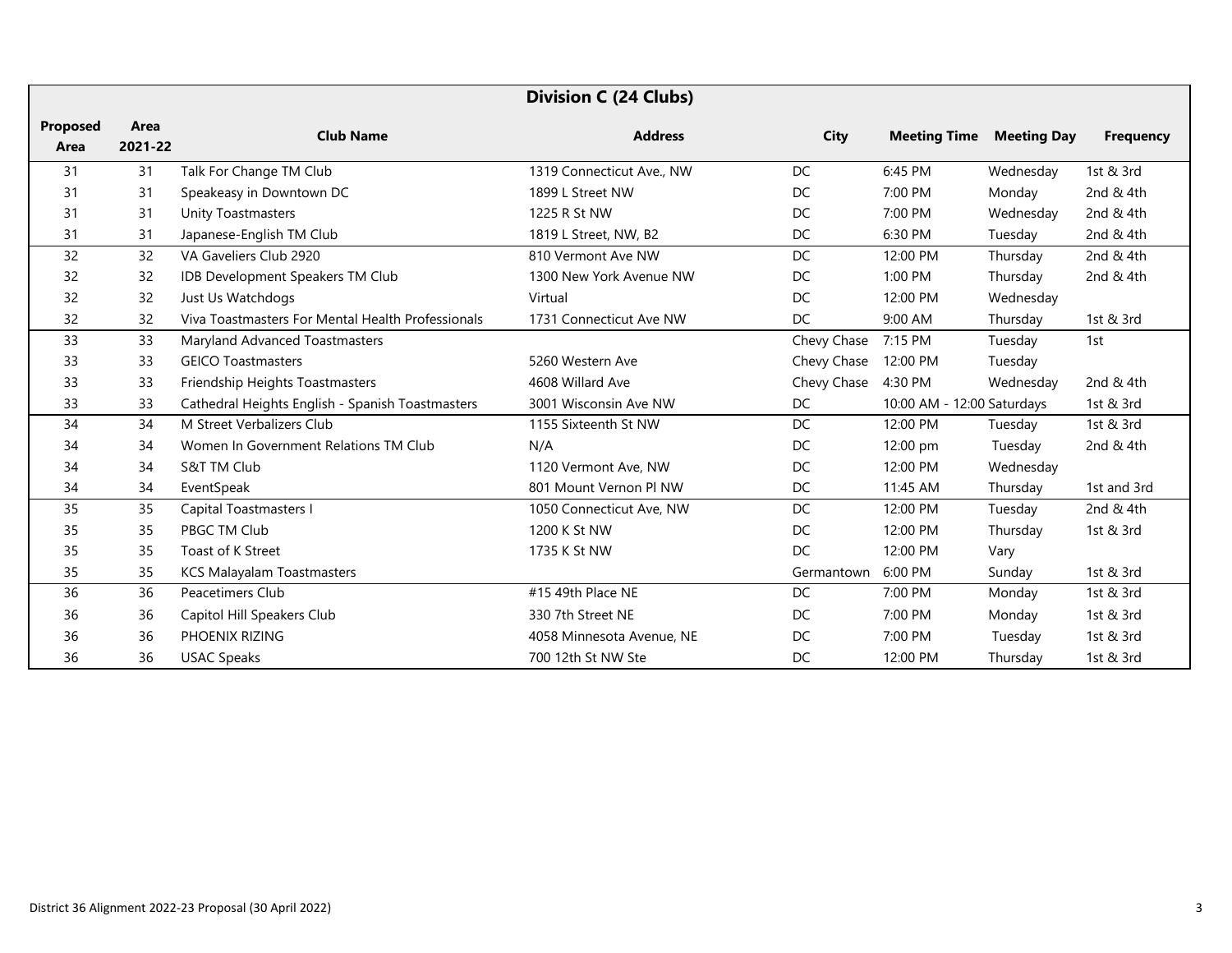| <b>Division D (24 Clubs)</b> |         |                                                    |                             |              |                     |                    |                  |
|------------------------------|---------|----------------------------------------------------|-----------------------------|--------------|---------------------|--------------------|------------------|
| <b>Proposed</b>              | Area    | <b>Club Name</b>                                   | <b>Address</b>              | City         | <b>Meeting Time</b> | <b>Meeting Day</b> | <b>Frequency</b> |
| Area                         | 2021-22 |                                                    |                             |              |                     |                    |                  |
| 41                           | 41      | Phoenix - DC Club #2226                            |                             |              |                     |                    |                  |
| 41                           | 41      | DTM Leaders TM Club                                | 10208 Greenbelt Rd          | Greenbelt    | 10:00 AM            | Saturday           | Last             |
| 41                           | 41      | Shilohites TM Club                                 | 5701 Eastern Avenue         | Hyattsville  | 4:00 PM             | Sunday             | 2nd & 4th        |
| 41                           | 41      | The St. Augustine TM Club                          | 1419 V St NW                | DC           | 2:30 PM             | Sunday             | 1st & 4th        |
| 41                           | 41      | Woodridge DC Toastmasters                          | Online via Zoom             | <b>DC</b>    | 7:15 PM             | Monday             | 2nd & 4th        |
| 42                           | 42      | Goddard Club                                       | 8800 Greenbelt Rd           | Greenbelt    | 11:30 AM            | Wednesday          | 2nd & 4th        |
| 42                           | 42      | Space SpeakersTM Club                              | 10208 Greenbelt Road        | Lanham       | 10:00 AM            | Saturday           | 1st & 3rd        |
| 42                           | 42      | <b>Take Flight Toastmasters</b>                    | On line                     | Lanham       | 12:00 PM            | Wednesday          | 4th              |
| 42                           | 44      | NTL Advanced Speakers Club                         | 6905 Greenbelt Rd           | Greenbelt    | 7:00 PM             | Wednesday          | 2 <sub>nd</sub>  |
| 42                           | 44      | <b>Greenbelt Toastmasters</b>                      | 1 Hillside Rd.              | Greenbelt    | 7:30 PM             | Wednesday          | 1st, 3rd & 5th   |
| 43                           | 43      | Riverside TM Club                                  | 4700 River Road             | Riverdale    | 12:00 PM            | Wednesday          | 2nd & 4th        |
| 43                           | 43      | <b>Federal Center Club</b>                         | 3311 Toledo Rd              | Hyattsville  | 12:00 PM            | Thursday           | 1st, 3rd & 5th   |
| 43                           | 43      | Wiley TM Club                                      | 5001 Campus Drive           | College Park | 12:00/6:00 PM       | Wed/Tue            | 3rd              |
| 43                           | 43      | Metro CTF                                          | 3500 Pennsy Dr              | Hyattsville  | 12:00 PM            | Thursday           | 2nd & 4th        |
| 43                           | 44      | Rivertech                                          | 5700 Rivertech Ct.          | Riverdale    | 12:00 PM            | Tuesday            | 2nd & 4th        |
| 44                           | 42      | Spring Speakers TM Club                            | 15901 Excalibur Road        | <b>Bowie</b> | 7:00 PM             | Tuesday            | 2nd & 4th        |
| 44                           | 46      | Triple-Crown Club                                  | 2614 Kenhill Drive          | <b>Bowie</b> | 7:30 PM             | Tuesday            | 2nd & 4th        |
| 44                           | 46      | Go Pro                                             | 15901 Excalibur Road        | <b>Bowie</b> | 7:00 PM             | Thursday           | 2nd & 4th        |
| 44                           | 46      | Speakers On Nebo Way                               | 1001 Old Mitchellville Road | <b>Bowie</b> | 9:00 AM             | Saturdays          | 1st & 3rd        |
| 44                           | 46      | Prince Emmanuel SDA Toastmasters                   | Prince Emmanuel SDA Church  | <b>Bowie</b> | 3:00 PM             | Sunday             | 1st & 3rd        |
| 45                           | 45      | Professionals Reaching Out for Success (PROS) Club | 5000 Ellin Rd               | Lanham       | 12:00 PM            | Thursday           | 1st and 3rd      |
| 45                           | 45      | <b>MBC TM Club</b>                                 | 1200 Mercantile Lane        | Largo        | 7:00 PM             | Wednesday          | 2nd & 4th        |
| 45                           | 45      | <b>UMGC Power Speakers</b>                         | 1616 McCormick Drive        | Largo        | 6:30 PM             | Tuesday            | 1st              |
| 45                           | 45      | Prince George's County Women's Bureau              |                             |              | 7:30 PM             | Tuesday            | 2nd              |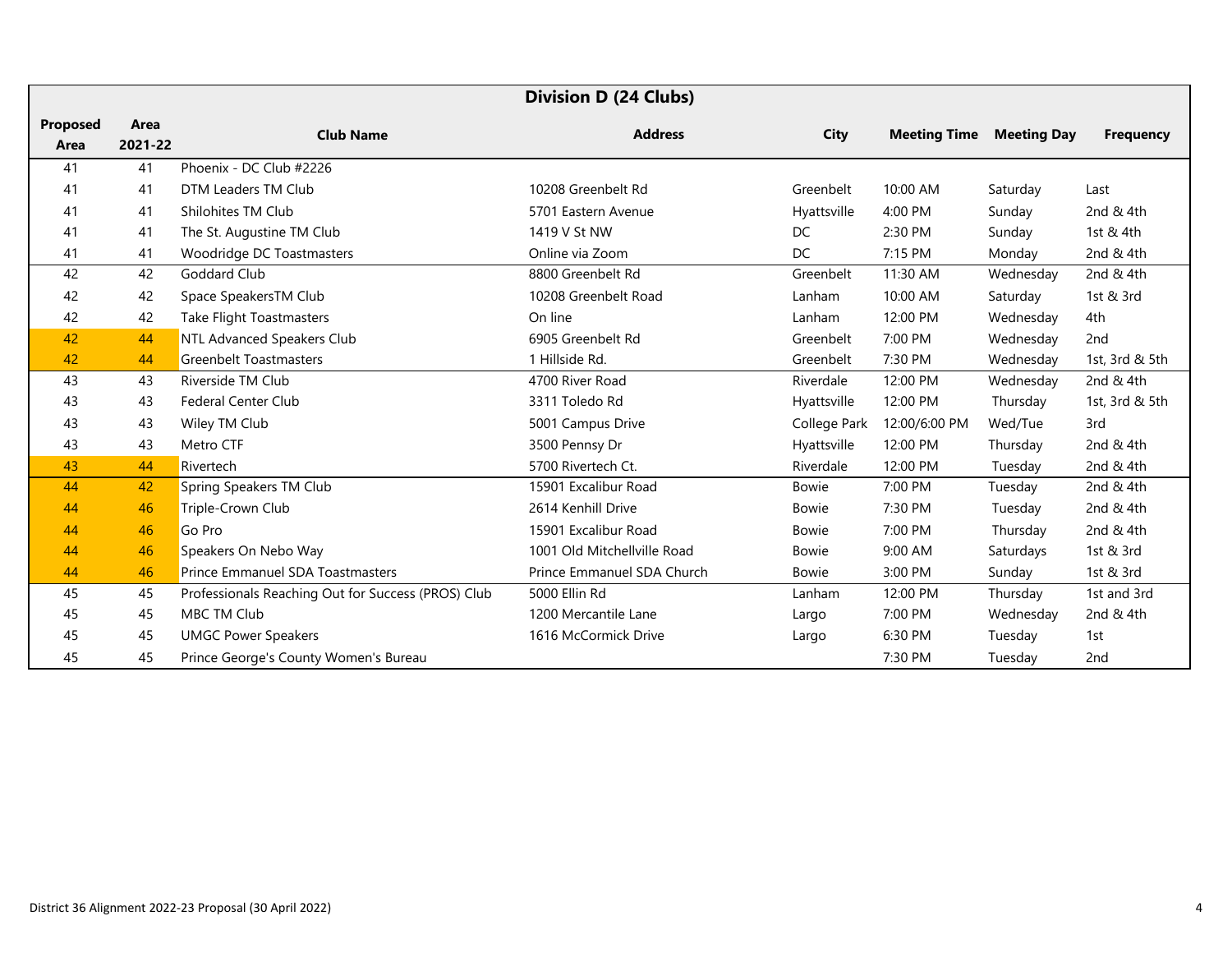|                  | <b>Division E (29 Clubs)</b> |                                                |                           |                       |                     |                    |                   |
|------------------|------------------------------|------------------------------------------------|---------------------------|-----------------------|---------------------|--------------------|-------------------|
| Proposed<br>Area | Area<br>2021-22              | <b>Club Name</b>                               | <b>Address</b>            | <b>City</b>           | <b>Meeting Time</b> | <b>Meeting Day</b> | <b>Frequency</b>  |
| 51               | 51                           | Greater Olney Toastmasters [GOT]               | online meeting            | Olney                 | 7:30 PM             | Tuesday            | 1st & 3rd         |
| 51               | 51                           | Germantown TM Club                             | 19901 Germantown Rd       | Germantown            | 6:00 PM             | Monday             | 1st & 3rd         |
| 51               | 51                           | Hopeful Communicators Club                     | 2200 Baltimore Rd         | Rockville             | 8:00 PM             | Thursday           | 2nd & 4th         |
| 51               | 51                           | Speak Lead Serve                               | 17020 Georgia Avenue      | Olney                 | 10:00 AM            | Saturday           | 1st & 3rd         |
| 51               | 51                           | <b>Wheaton Community</b>                       | 14400 Homecrest Road      | Silver Spring         | 5:30 PM             | Sunday             | 1st & 3rd         |
| 52               | 52                           | <b>NIST TM Club</b>                            | 100 Bureau Drive          | Gaithersburg          | 12:00 PM            | Thursday           | Every Other       |
| 52               | 52                           | <b>AZ Orators</b>                              | One Medimmune Way         | Gaithersburg 12:00 PM |                     | Tuesday            | 2nd & 4th         |
| 52               | 52                           | Speak AZ Toastmasters                          | 1 Medimmune Way           | Gaithersburg 12:00 PM |                     | Thursday           | 1st & 3rd         |
| 52               | 52                           | <b>Adventist HealthCare Toastmasters</b>       | 820 W Diamond Ave Ste 600 | Gaithersburg          | 12:00 PM            | Tues / Wed         | 2nd, 4th/1st, 3rd |
| 52               | 52                           | <b>Emerging Voices</b>                         | 400 Professional Dr       | Gaithersburg          | 12:00 PM            | Wednesday          | 2nd & 4th         |
| 53               | 53                           | Sodexo Toastmasters By Frances Nam             | 9801 Washingtonian Blvd   | Gaithersburg          | 12:30 PM            | Tuesdays           | 2nd               |
| 53               | 53                           | <b>Twinbrook Club</b>                          | 1395 Piccard Drive        | <b>ROCKVILLE</b>      | 12 / 7 PM           | Tues               | 2nd / $4th$       |
| 53               | 53                           | Gene Toasters TM Club                          | 9609 Medical Center Drive | Rockville             | 12:15 PM            | Friday             | 2nd & 4th         |
| 53               | 53                           | MilliporeSigma Speaks! TM Club                 | 14920 Broschart Rd        | Rockville             | 12:00 PM            | Wednesday          | 1st & 3rd         |
| 53               | 53                           | <b>Rio Toastmasters</b>                        | 540 Gaither Road          | Rockville             | 12:00 PM            | Wednesday          | 2nd & 4th         |
| 54               | 54                           | Vagabond TM Club                               | https://bit.ly/2KR4EON    | Germantown            | 6:00 PM             | Sunday             |                   |
| 54               | 54                           | <b>Turning Point Club</b>                      | 51 Mannakee St            | Rockville             | 2:15 PM             | Sunday             | 1st & 3rd         |
| 54               | 54                           | Sunrise TM Club                                | 100 Maryland Ave Rm 2F    | Rockville             | 10:30 AM            | Sunday             | 1st & 3rd         |
| 54               | 56                           | Francophones du Monde                          | 14625 Bauer Drive         | Rockville             | 2:45 PM             | Saturday           | 1st & 3rd         |
| 55               | 54                           | <b>Spiritually Speaking Toastmasters</b>       | 301 Odendhal Avenue       | Gaithersburg          | 7:15 PM             | Thursday           | 1st & 3rd         |
| 55               | 55                           | <b>Business Oriented Toastmasters</b>          | <b>TBD</b>                | Rockville             | 8:00 PM             | Wednesday          | 1st & 3rd         |
| 55               | 55                           | <b>Effective Communicators</b>                 | 100 Maryland Ave          | Rockville             | 7:00 PM             | Wednesday          | 2nd & 4th         |
| 55               | 56                           | Lewis Smith TM Club                            | 3820 Aspen Hill Road      | <b>Silver Spring</b>  | 7:30 PM             | Tuesday            | 2nd & 4th         |
| 55               | 56                           | <b>Universally Speaking Toastmasters</b>       | 301 Odendhal Avenue       | Gaithersburg          | 7:00 PM             | Thursday           | 1st & 3rd         |
| 56               | 55                           | Montgomery Village TM Club                     | 401 Russell Ave           | Gaithersburg          | 7:30 PM             | Wednesday          | 2nd & 4th         |
| 56               | 55                           | EasyTech Toastmasters                          | 21 Maryland Ave           | Rockville             | 7:30 PM             | Monday             | 1st & 3rd         |
| 56               | 56                           | Montgomery College Global Leaders and Speakers | Virtual                   | Rockville             | 12:00 PM            | Friday             | 1st & 3rd         |
| 56               | 62                           | Montgomery County Govt. Club                   | 255 Rockville Pike        | Rockville             | 12:10 PM            | Wednesday          | 1st & 3rd         |
| 56               | 65                           | <b>Great Seneca Power Talkers Club</b>         | near Rockville Pike       | Rockville             | 7:00 PM             | Thursday           | last              |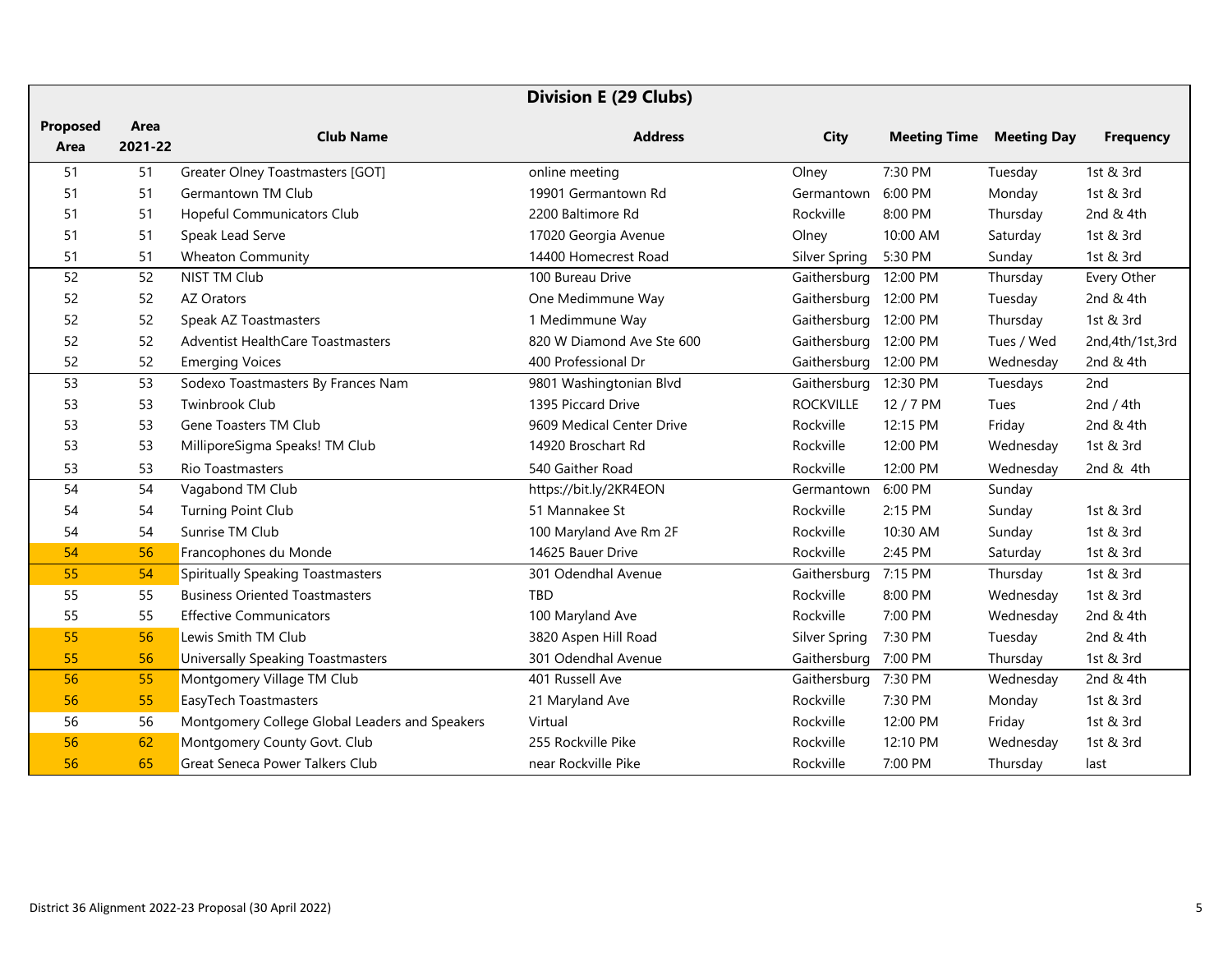|                 | <b>Division F (23 Clubs)</b> |                                           |                                |             |                     |                    |                  |
|-----------------|------------------------------|-------------------------------------------|--------------------------------|-------------|---------------------|--------------------|------------------|
| <b>Proposed</b> | Area                         | <b>Club Name</b>                          | <b>Address</b>                 | <b>City</b> | <b>Meeting Time</b> | <b>Meeting Day</b> | <b>Frequency</b> |
| Area            | 2021-22                      |                                           |                                |             |                     |                    |                  |
| 61              | 61                           | <b>B M D TM Club</b>                      | 1395 Piccard Drive             | Rockville   | 12:00 PM            | Tuesday            | 2nd & 4th        |
| 61              | 61                           | Toasted by Proxy Club                     | 9636 Gudelsky Drive,           | Rockville   | 12:00 PM            | Wednesday          | 2nd & 4th        |
| 61              | 61                           | Speech Regulators                         | 9509 Key West Ave              | Rockville   | 12:05 PM            | Tuess/Wed          | Alternate        |
| 61              | 61                           | The FDA Metroparkers                      | 7500 Standish Pl               | Rockville   | 12:00 PM            | Wednesday          | 1st & 3rd        |
| 62              | 62                           | Parklawn TM Club                          | 5600 Fishers Lane              | Rockville   | 12:00 PM            | Tuesday            |                  |
| 62              | 62                           | <b>SAMHSA Toastmasters</b>                | 5600 Fishers Lane              | Rockville   | 12:00 PM            | Tues/Thurs         | 1st / $3rd$      |
| 62              | 62                           | <b>USPeakers</b>                          | 12601 Twinbrook Pkwy           | Rockville   | 12:00 PM            | Tues/Thurs         | 1st / $3rd$      |
| 62              | 62                           | AHRQ TM Club                              | 5600 Fishers Lane              | Rockville   | 12:00 PM            | Tuesday            | 2nd              |
| 62              | 63                           | <b>DAVIS Toastmasters</b>                 |                                |             |                     |                    |                  |
| 63              | 63                           | N I H Club                                | NIH, 8600 Rockville Pike       | Bethesda    | 12:00 PM            | Friday             |                  |
| 63              | 63                           | Locke and Key Toastmasters                | 4805 Edgemoor Ln               | Bethesda    | 12:30 PM            | <b>Thurs</b>       | 2nd & 4th        |
| 63              | 63                           | Marriott TM Club                          | 10400 Fernwood                 | Bethesda    | 12:00 PM            | Tuesday            | 1st & 3rd        |
| 63              | 63                           | Cystic Fibrosis Foundation - Cure Finders | 4550 Montgomery Ave            | Bethesda    | 12:00 PM            | Monday             | 1st & 3rd        |
| 63              | 63                           | <b>Host Masters</b>                       |                                |             |                     |                    |                  |
| 64              | 64                           | <b>NRC Toastmasters</b>                   | 11545 Rockville Pike           | Rockville   | 12:00 PM            | Thursday           | 1st & 3rd        |
| 64              | 64                           | Executive TM Club                         | 6001 Executive Blvd.           | Rockville   | 12:00 PM            | Thursday           |                  |
| 64              | 64                           | <b>PMA Toastmasters</b>                   | 2nd/4915 St. Elmo Ave.         | N Bethesda  | 12:30 PM            | Tuesdays           | 2nd & 4th        |
| 64              | 64                           | Rubino Speaks                             | 6903 Rockledge Dr Ste 300      | Bethesda    | 11:00 AM            | Friday             | Monthly          |
| 64              | 64                           | Articulate Accountants Toastmasters       | 6116 Executive Blvd. Suite 600 | Rockville   | 12:05 PM            | Tuesday            | 2nd & 4th        |
| 65              | 65                           | Bethesda Evening Speakers Club            | 4805 Edgemoor Ln Fl 2          | Bethesda    | 7:30 PM             | Tuesday            | 2nd & 4th        |
| 65              | 65                           | <b>ASCE TM Club</b>                       | 4805 Edgemoor Ln               | Bethesda    | 10:30 AM            | Saturdays          | 2nd and 4th      |
| 65              | 65                           | Tally Ho Club                             | 11351 Falls Road               | Potomac     | 7:30 PM             | Monday             | 1st & 3rd        |
| 65              | 65                           | PMI Montgomery County TM Club             | 6400 Rock Spring Drive         | Bethesda    | 7:00 PM             | Wednesday          | 2nd & 4th        |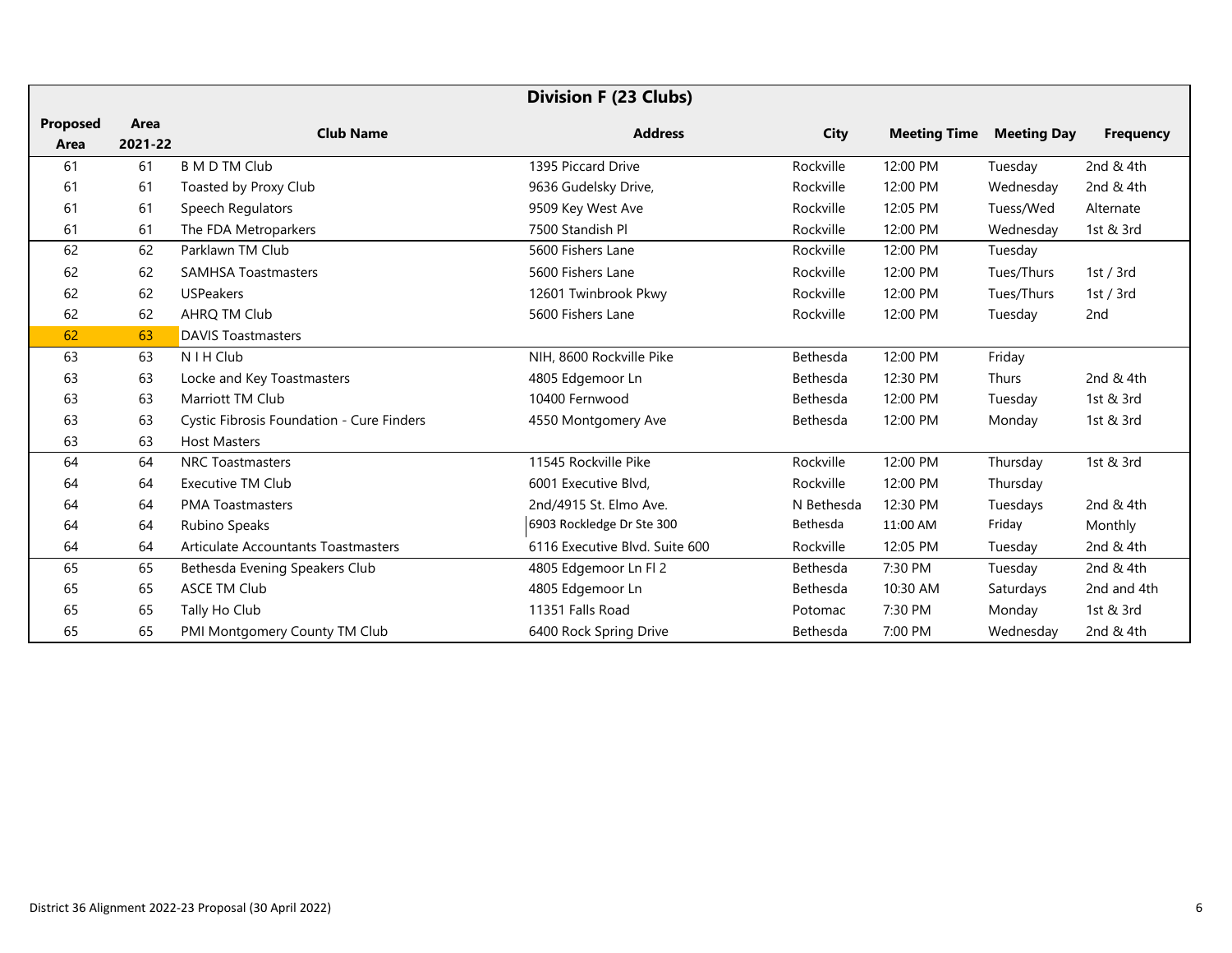|                         |                 |                                   | <b>Division G (25 Clubs)</b>  |                     |                     |                    |                  |
|-------------------------|-----------------|-----------------------------------|-------------------------------|---------------------|---------------------|--------------------|------------------|
| <b>Proposed</b><br>Area | Area<br>2021-22 | <b>Club Name</b>                  | <b>Address</b>                | <b>City</b>         | <b>Meeting Time</b> | <b>Meeting Day</b> | <b>Frequency</b> |
| 71                      | 71              | Tip Top/NOAA Club                 | 1315 East-West Hwy            | Silver Spring       | 12:00 PM            | Tuesdays           | 1st & 3rd & 5th  |
| 71                      | 71              | Speakers Corner Club              | 8515 Georgia Ave, 4th Floor   | Silver Spring       | 12:00 PM            | Wednesday          | 1st & 3rd        |
| 71                      | 71              | Daniel Leadership TM Club         | 919/921 Philadelphia Ave      | Silver Spring       | 7:00 PM             | Monday             | 2nd & 3rd        |
| 71                      | 71              | Kemp Mill Toastmasters            | 1132 Arcola Ave               | Silver Spring       | 8:00 PM             | Wednesday          |                  |
| 72                      | 72              | Silver Spring TM Club             | 11701 New Hampshire Ave       | Silver Spring       | 7:30 PM             | Tuesday            | 1st & 3rd        |
| 72                      | 72              | Holy Cross-Words                  | 1500 Forest Glen Road         | Silver Spring       | 5:30 PM             | Tuesday            | 2nd & 4th        |
| 72                      | 72              | She Leads She Speaks              | 1 Veterans Pl                 | Silver Spring       | 10:30 AM            | Saturdays          | 2nd and 4th      |
| 73                      | 73              | Plant Industry Station TM Club    | 10301 Baltimore Avenue        | Beltsville          | 12:00 PM            | Thurs              | 2nd& 4th         |
| 73                      | 73              | <b>WSSC TM Club</b>               | 14501 Sweitzer Ln             | Laurel              | 12:00 PM            | Thursdays          | Alternate        |
| 73                      | 73              | FDA Muirkirkers TM Club           | 8401 Muirkirk Rd              | Laurel              | 12:00 PM            | Thursday           | 2 <sub>nd</sub>  |
| 73                      | 73              | <b>Booz Talks</b>                 | 1100 West Street              | Laurel              | 12:00 PM            | Tuesday            | 3rd              |
| 74                      | 74              | <b>Monument Toastmasters</b>      | 1 Veterans Place              | Silver Spring       | 7:00 PM             | Thursday           | 1st & 3rd        |
| 74                      | 74              | Khalsa Toastmasters               | 12917 Old Columbia Pike       | Silver Spring       | 3:00 PM             | Sunday             | 2nd & 4th        |
| 74                      | 74              | <b>Top Notch Toastmasters</b>     | 7500 Maple Ave.               | Takoma Park 7:15 PM |                     | Tuesday            | 2nd & 4th        |
| 74                      | 74              | White Oak Evening                 | 10903 New Hampshire Ave       | Silver Spring       | 5:00 PM             | Tuesday            | 2nd and 4th      |
| 75                      | 75              | <b>Columbians TM Club</b>         | 11301 Springfield Road        | Laurel              | 7:15 PM             | Wednesday          | 1st & 3rd        |
| 75                      | 75              | Crown Of Laurel Club              | 15720 Riding Stable Road      | Laurel              | 7:00 PM             | Tuesday            | 1st & 3rd        |
| 75                      | 75              | Agricultural Research Center Club | 10300 Baltimore Ave (US Rt 1) | Beltsville          | 5:00 PM             | Wednesday          | 1st & 3rd & 5th  |
| 75                      | 75              | Jim Whitney                       | 522 Main St                   | Laurel              | 7:00 PM             | Monday             | 2nd and 4th      |
| 75                      | 75              | The Restored                      | 119 Centerway Drive           | Greenbelt           | 12:45 PM            | Sunday             | 2nd & 4th        |
| 76                      | 76              | Harry Diamond Club                | 2800 Powder Mill Road         | Adelphi             | 12:00 PM            | Thursday           | 1st, 3rd & 5th   |
| 76                      | 76              | Chesapeake TM Club                | Online                        | <b>Burtonsville</b> | 5:45 PM             | Thursday           | 2nd & 4th        |
| 76                      | 76              | White Oak Toastmasters            | 10903 New Hampshire Ave       | Silver Spring       | 12:00 PM            | Wednesday          |                  |
| 76                      | 76              | Voice of Burtonsville             | 3315 Greencastle Road         | Burtonsville        | 7:30 PM             | Wednesday          | 1st & 3rd        |
| 76                      | 76              | ALC Advanced                      | 2800 Powder Mill Road         | Adelphi             | 7:00 PM             | Monday             | Last             |